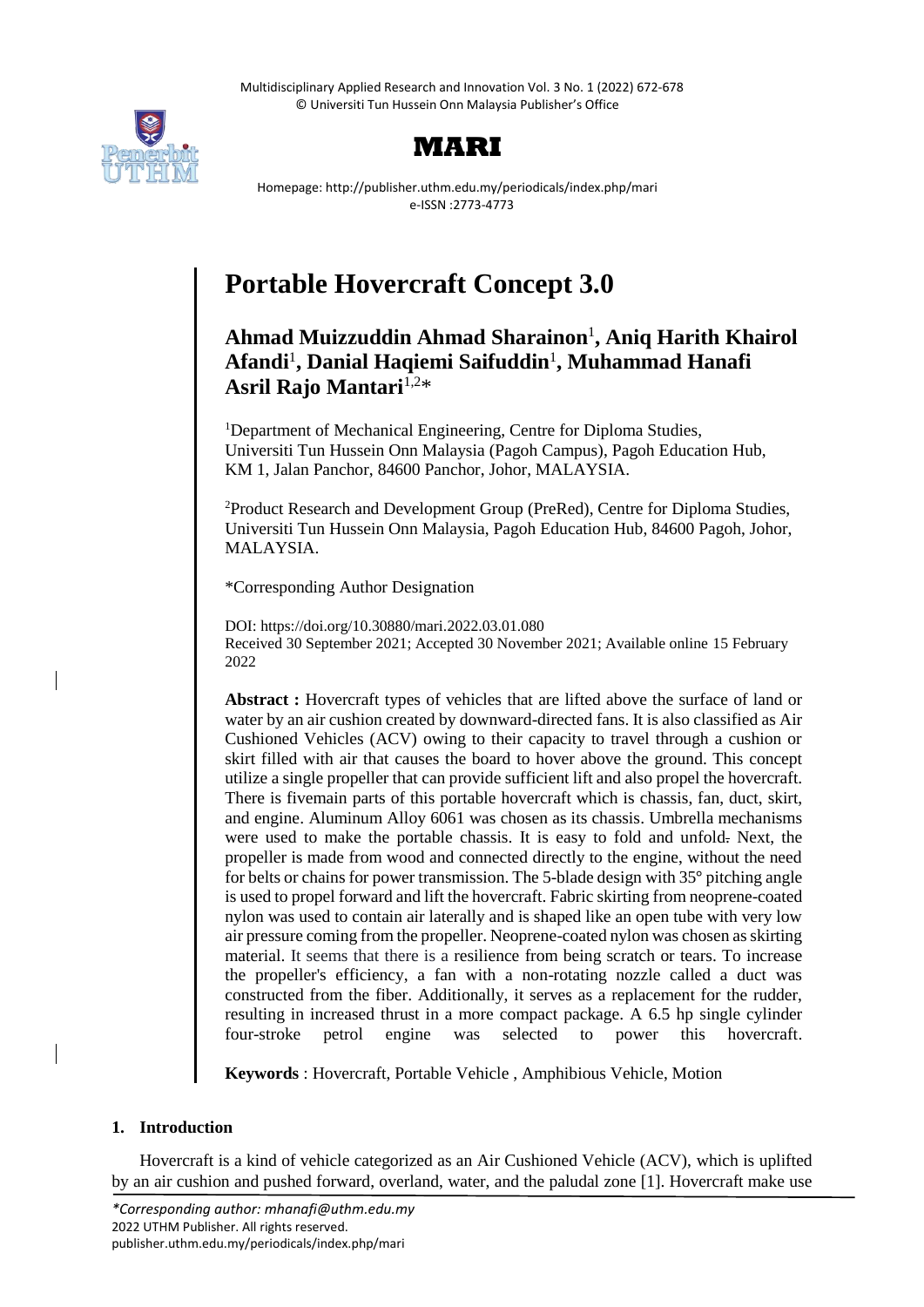of blowers to generate a huge volume of air underneath the hull, or an air cushion slightly above atmospheric pressure. The skirt formed a pocket for the compressed air that provides the lift necessary for hovercraft to operate. The Saunders-Roe SR.N1 through SR.N6 watercraft, built on the Isle of Wight and deployed by the United Kingdom's combined forces, was the first hovercraft invented [2].

Due to the Monsoon season, floods are a common natural catastrophe in Malaysia, occurring almost every year. Peninsular Malaysia's east coast is particularly prone to flooding during the northeast season, which runs from October to March [3]. This portable hovercraft may potentially help a huge number of people in dire need. This product was designed to be readily stored; it took up the same amount of space as a motorbike. This vehicle may be used in lieu of a motorboat, allowing everyone to own and store one.

## **2. Materials and Methods**

In hovercraft development, a careful selection of material was needed in order for the hovercraft fully operational as expected. As a result, several parameters must be considered during the development process. Among the constraint of the material of the body chassis is low density, suitable tensile strength and durability to support the hovercraft and suitable for outdoor and indoor usage. Next, the material constraint of the propeller is low density, workability and high strength qualities like elastic but not excessively hard. Lastly, the constraint of the skirting material is perfect airtightness suitable for hovercraft skirting development, fireproof, acid resistance, UV resistance, water and radiation insulation.

## **2.1. Properties of Materials**

#### **2.1.1. Hovercraft's Chassis**

The chassis of the hovercraft is made from Aluminum Alloy 6061 that has a tensile strength of 780 Mpa. The Aluminum Alloy 6061 was chosen as the chassis for this hovercraft. The mechanical properties of Aluminum Alloy 6061 is low density, strong build and suitable for outdoor usage. In addition, Aluminum Alloy is accessible in other words can be easily obtained in most hardware shops.

## **2.1.2. Hovercraft's Propeller**

The hovercraft's propeller that is made of Yellow Birch wood composed of several distinct layers, was chosen due to its low density, ease of work and high strength features such as elastic and robust but not exceptionally hard for the propeller development by using wood lamination that minimizes propeller warp tendency. Typically, hovercraft propellers are ducted propellers. Hovercraft propellers are produced in aviation, with GE's MT-propellers, Hoffman and DowtyRotol generating some of the more popular and well-proven versions [4].

#### **2.1.3. Skirting**

The skirting of the hovercraft is made from Neoprene coated nylon. Neoprene was selected as the preferred fabric due to its perfect airtightness which is suitable for the development of the skirting of the hovercraft and is widely used in the manufacture of inflatable structures of all sorts. Besides that, Neoprene coated nylon has been tested for fireproofed, acid resistance, UV resistance, water-resistance and isolation from radiation. It also has a non-skid surface to keep the hovercraft from skidding away while in motion. While maintaining skirt form under operational conditions necessitates a reasonably high internal skirt pressure, this pressure can also result in a significant rough water drag [5].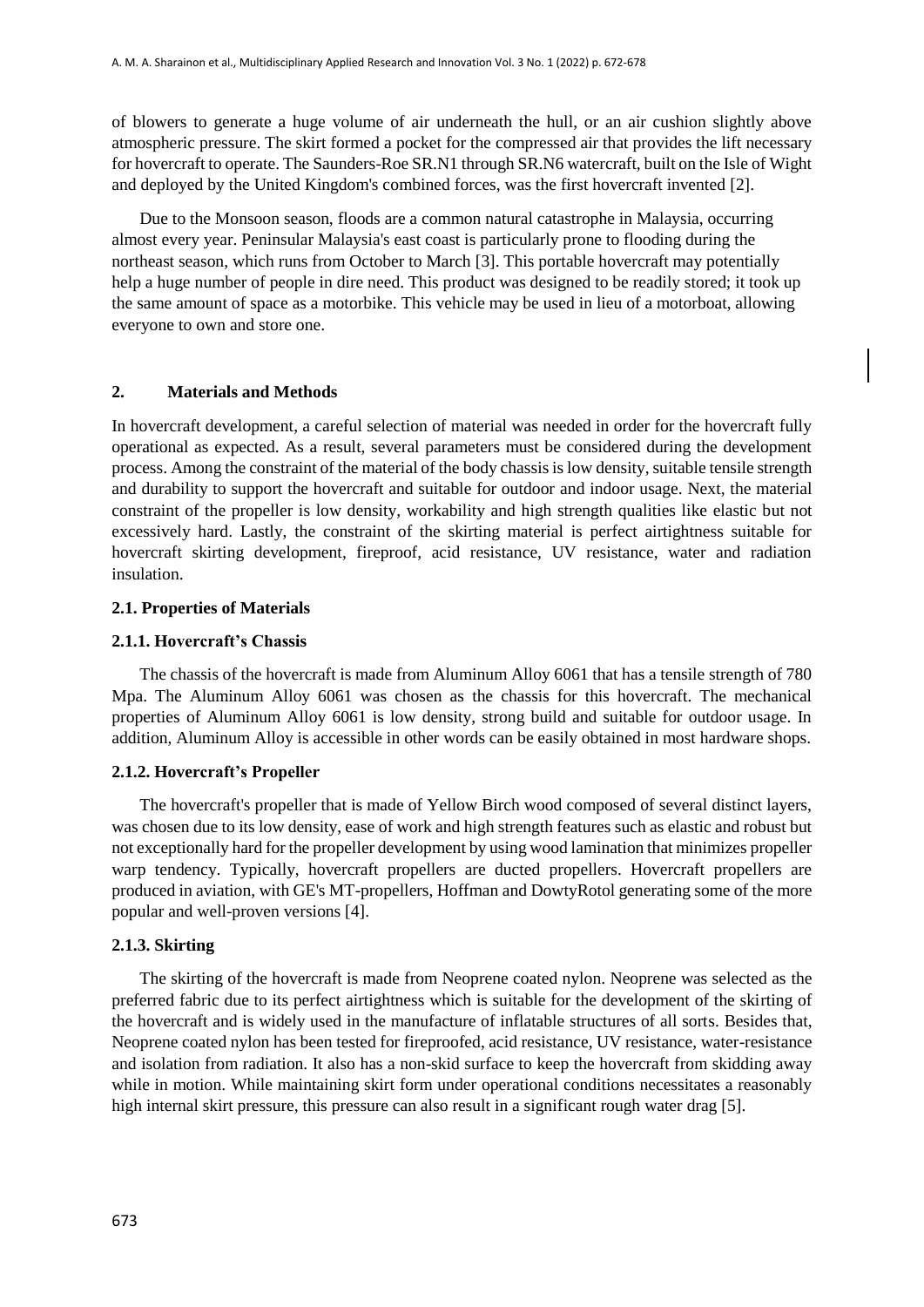#### **2.2 Equations**

#### **2.2.1The theoretical power requirement**

Lift Area and Perimeter

Area = 
$$
\pi r^2
$$
 Eq. 1  
\n=  $\pi (1.1)^2$   
\n= 3.6 m/ 12.47 ft  
\nPerimeter = 6.9 m/ 22.64 ft  
\nEq. 2

The 22.64 ft perimeter will not include the outside hull slope. A perimeter of 90 percent was utilized to take into consideration the wasted space since the hover gap centerline is between the slope of the outer hull.

Perimeter = 22.64 ft x 90% = 20.376 ft **Eq. 3**

## Hover Gap

Hovercraft hover gaps usually range from  $1/2$  to  $1/1$ . At least  $1/2$  is necessary for proper lubrication under the hull, which reduces skirt scraping.

$$
\frac{3}{4}x\frac{1ft}{22in} = 0.0625 \text{ ft}
$$
\nEq. 4  
\nHowever,  $gap \text{ area} = 0.0625 \times 20.376 = 1.2735 \text{ ft}^2$ 

Cushion Air Pressure

Lift area =  $12.47$ ft x 90% = 11.223 ft<sup>2</sup>

Estimated total weight (with passenger) =  $110\text{kg}/242.5$  lb

$$
\frac{242.51}{11.223}x\frac{1ft^2}{144in^2} = 0.1500\ \text{Psi}
$$

Air velocity

$$
Air velocity = \frac{0.150 \times 115.3}{0.109} = 158.67 \text{ m/s}
$$
 Eq. 5

*Actual air velocity* = 
$$
158.67 \times 60\% = 95.196
$$
 m/s

#### **3. Results and Discussion**

The concept of portable hovercraft was able to function as targeted from the objective. The performance of the hovercraft's compartments adapts well with the hovercraft's specifications in terms of strength, durability, and low density. This project analyses some major factors that have a significant role to the performance, which is the hovercraft chassis material selection, mechanical properties of chassis material, thrust, power requirement for static lift and portable hovercraft design.

## **3.1 The Chassis of the Hovercraft**

#### **3.1.1 Weight Estimation**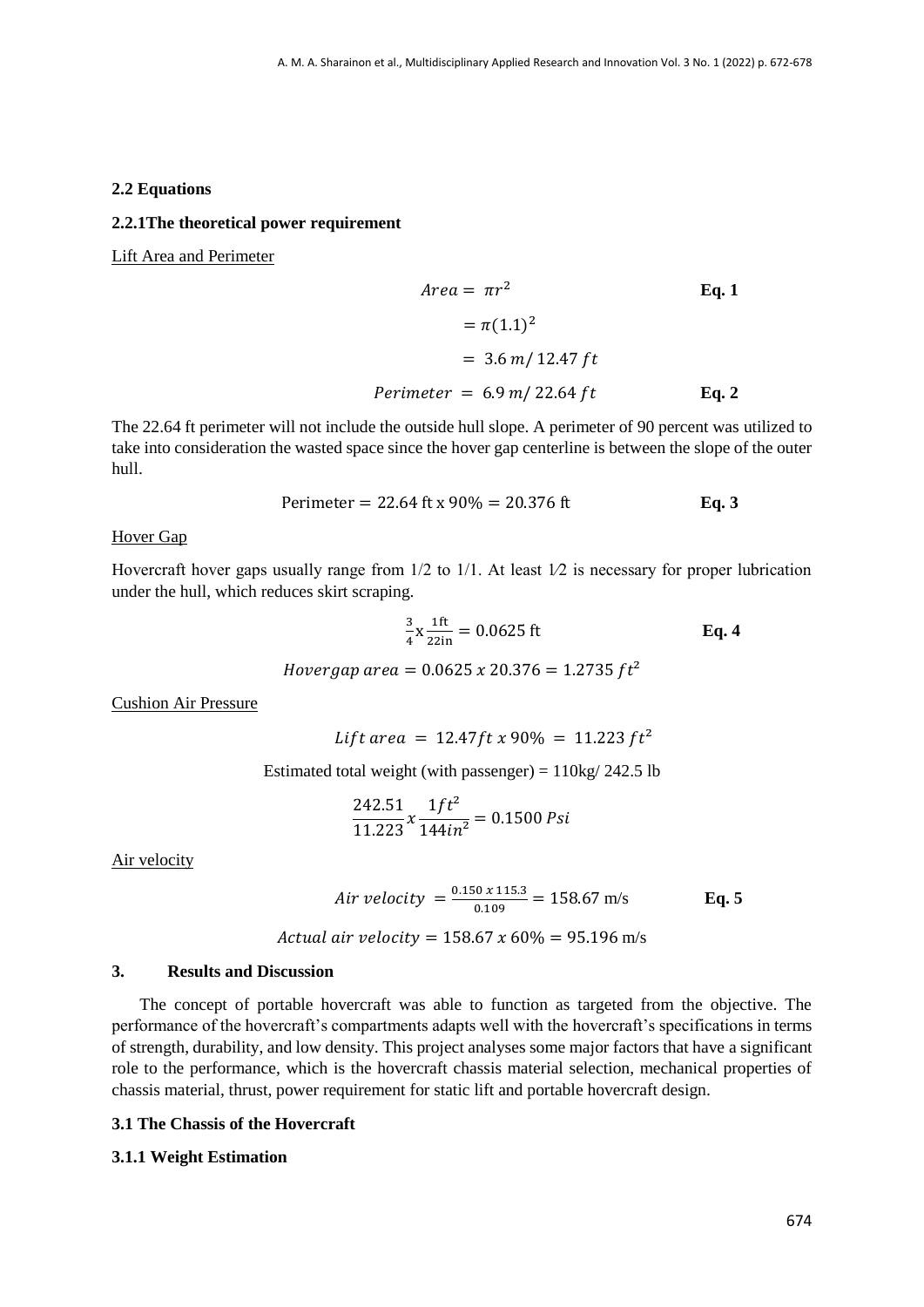There are two suggestions materials that met the requirement for this part and that is aluminum alloy and stainless steel 304. The chosen material must have a low density due to the objective of this project is portable design. This project was thoroughly examined to determine the most suitable material for the hovercraft's body chassis.

Density of aluminum alloy 6061,  $\rho = 2700 \ kgm^{-3}$  [6]

Volume of body chassis,  $m =$  volume of lower chassis + volume of upper chassis **Eq. 6** 

$$
= [(1 m x 0.03 m x 0.015 m) + (0.9465 m x 0.3 m x 0.015 m)]
$$
  
= 0.0475 m<sup>3</sup>  

$$
\rho = \frac{m}{v} , \qquad m = \rho v ...
$$
 Eq. 7  

$$
m = 2700 kg m^{-3} x 0.0475 m^{3}
$$

 $m = 128.25$ kg assuming full material without holes

Density formula has been used to calculate the total mass of the body chassis by determined the density of aluminum alloy 6061 (2700  $kgm^{-3}$ ) and total volume of body chassis which is the volume of upper chassis and lower chassis parts. Based on **Figure 1** the lower chassis has 1.0 m length, 0.03 m width and 0.015 m height while the upper chassis has 0.9465 m length, 0.3 m widths and 0.015 m height.

Therefore, it is stated that using aluminum alloy 6061 is considered the best material for the hovercraft's body due to its low density and capability to hold the hovercraft. By the calculation above, this result proves that aluminum alloy 6061 is most suitable for body chassis material due to the low density of the material.



**Figure 1: Full hovercraft body chassis**

#### **3.1.2 Mechanical Properties**

The type of metal selected for the body chassis has a significant impact on how long it will last in any type of weather. Aluminum alloy 6061 and stainless steel 304 are two of the best metals to use in this part of the project but only one material will be selected. The metal used to make hovercrafts has been compared to a new type of metal that will be used. The metal will be more durable and stronger to hold the hovercraft in place. **Table 1** compares both metals to prove which one is the suitable material for meet the objective.

| Properties             | Aluminum Alloy 6061 | <b>Stainless Steel 304</b> |
|------------------------|---------------------|----------------------------|
| Density $(kg/m)$       | 2700                | 8000                       |
| Elastic modulus (Gpa)  | 68.9                | 210                        |
| Poisson' ratio         | 0.3                 | 0.3                        |
| Tensile strength (MPa) | 310                 | 515                        |

**Table 1: Comparison between aluminum alloy 6061 and stainless steel 304 [6]**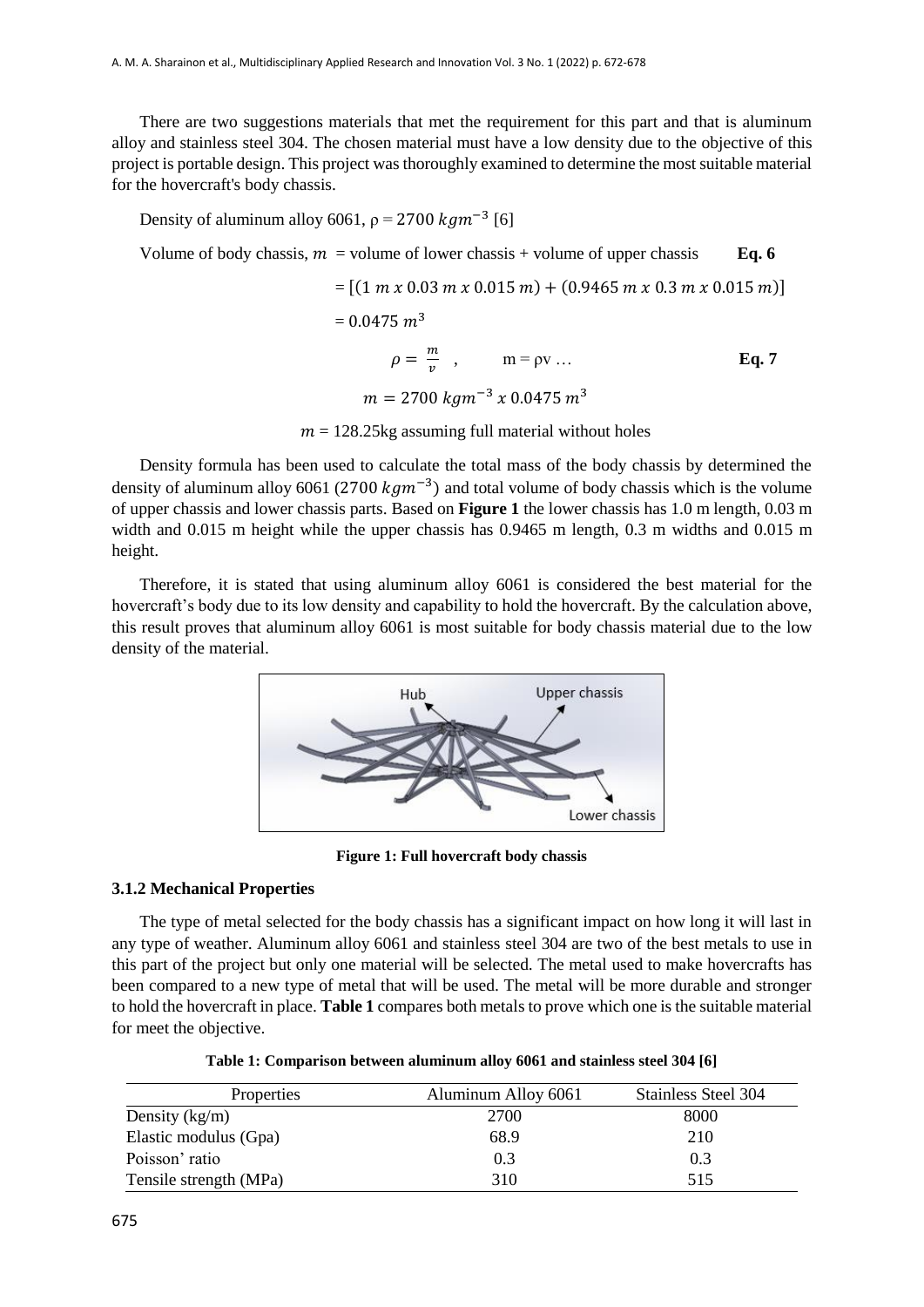| Ultimate strength (MPa)        |       | 360    |
|--------------------------------|-------|--------|
| Maximum allowable stress (MPa) | 93.75 | 176.25 |

The tensile and ultimate strength of aluminum alloy 6061 is lowered compared with Stainless Steel 304. On the other hand, Aluminum alloy 6061's density almost one third compared with Stainless steel 304 If the material selected is high density, the possibilities for hovercraft to lift is low. This is the main reason why aluminum has been selected as the most suitable material.

#### **3.2 Thrust**

One of the most essential factors in hovercraft development is thrust. A hovercraft may sail at a reasonably high speed on the surface of the water or on the land due to the thrust value of an air propeller installed on the hovercraft [7].

$$
T = (Rpm_{prop} \times 0.0254 \times pitch \times \frac{1\,min}{60\,\text{sec}})^2
$$
 Eq. 8

Hovercrafts can travel at a high speed on the surface of the water or on the ground. The thrust generated must always be 2 times the entire mass exerted to move the hovercraft. The force and thrust relationship must be directly proportionate in every hovercraft design.

$$
T = (3600 \, rpm \, \text{x} \, 0.0254 \, \text{x} \, 35 inch \, \text{x} \, \frac{1 min}{60 \, \text{sec}})^2
$$
\n
$$
T = 2845.16 \, N
$$

To estimate total weight of the hovercraft:

50 kg passenger + 20 kg chassis + 15 kg engine + 8 kg skirt + 7 kg propeller + 10 kg air duct = 110 kg

To move the hovercraft, the minimum thrust calculated was 2845.16 N, which is somewhat less than the entire mass. Supposedly, this thrust value can carry the total weight of hovercraft 110 kg or 1078.73 N which is below the thrust value. The chosen engine has set aside some of its power for propulsion.

#### **3.3 Theoretical Power Requirement for Static Lift**

Calculating the necessary power for static lift result. If we assume that all of the air flowing through the propeller flows into the air cushion and apply the Bernoulli equations to estimate air flow while ignoring frictional losses [8], For a variety of reasons, including its simplicity and ability to provide valuable insight into the balance between pressure, velocity, and elevation, the Air Velocity equation is very helpful. The following formula:

Minimum Lift Air Volume Requirement

Actual air velocity = 95.196ft/s Hover gap  $_{area} = 1.2735 ft^2$ 95.196 $fts^{-1}$  x 1.2735 $ft^2$  = 121.23 $ft^3s^{-1}$  = 7273.8 ft<sup>3</sup>/minute

Total cubic feet per minute (CFM) will create around 30,000 normal cruising speeds. Since only 30% has been sent to the lift system, only 9000 CFMs at typical cruising speed will be created [9]. 6000 CFM will still produce a suitable 1⁄2 hover gap for safety issues [5].

Theoretical horsepower requirement

$$
120.89ft^3\,s^{-1}x\,0.150lbsin^2x\frac{144in^2}{1ft^2} = 2611.224ftlbs^{-1}
$$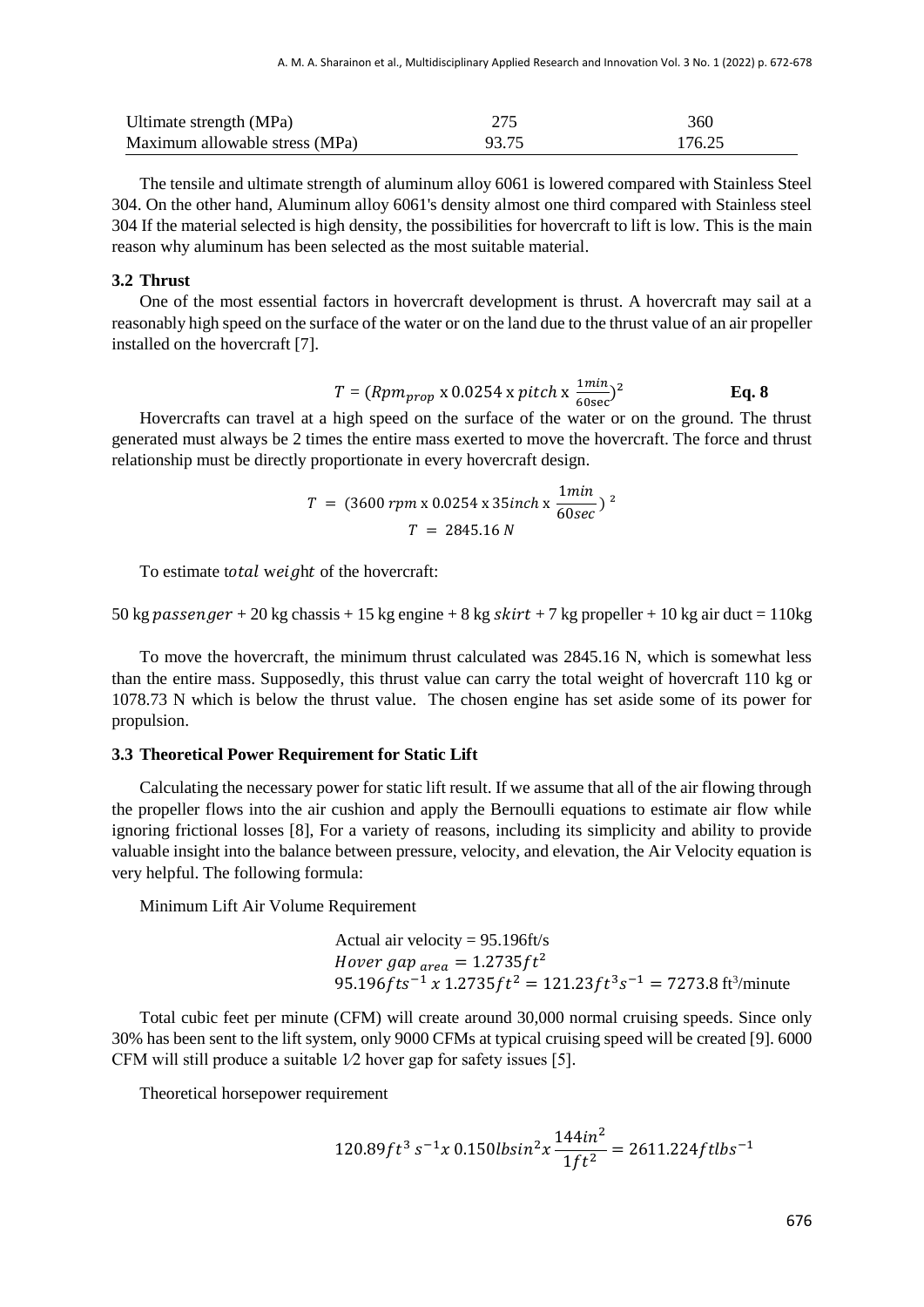$$
\frac{2611.224}{550} = 4.7\;hp
$$

The minimum power required is 4.7 hp, however the project has put aside a 6.5 hp engine. Based on the vehicle's size and mass, it is feasible to determine the volumetric flow rate required by a hovercraft fan in order for the vehicle to hover using Air Velocity equation [10]. In the case of incompressible flow, we may determine the amount of power needed to pressurize the cushion at a given clearance height for a given weight load on a certain area deck by multiplying the mass flow rate of the leaving air by the kinetic energy of the outgoing air.

## **3.4 Portable Hovercraft Design**

This design of portable hovercraft makes use of the concept of lightness, which is a large surface area, to reduce the amount of pressing factor that is applied, Bernoulli's principle of pressing factor, and the concept of static thrust. The static thrust that has been mentioned complies with the law of hovercraft development, and a hovercraft engineer or manufacturer needs to understand this rule before constructing a hovercraft. This is due to the fact that hovercrafts utilize an air cushion, and therefore need a sufficient quantity of air to be contained inside the air cushion. 3D computer-aided design (CAD) has been used to create this prototype design of hovercraft as shown in **Figure 2**. This is the place where all the design work is completed. Starting with a sketch, then design corrections, and finally the finished design.



**Figure 2: The design of portable hovercraft**

This design can be easily assembled for any first-time user every detail of the design were made to make it user-friendly which is the body chassis used umbrella mechanism. The craft of the portable hovercraft can be broken down into five pieces: body chassis, skirt, 1 engine with propellers and a seat. Every craft can be perfectly fit into the boot of a reasonable-sized family car.

#### **4. Conclusion**

In conclusion, the power from the engine is enough to produce a thrust to moving forward and lift the hovercraft. The engine with 6.5 horsepower can produce up to 3600 rpm. The minimum power required is 4.7 horsepower.

The thrust produced from the engine to the fan is one of the most essential factors in hovercraft. The propeller with 5 blade and 35° pitch angle that was made from wood is suitable to generate trust. The accelerating duct increases the propeller's inflow velocity and efficiency. The force and thrust relationship directly proportionate in every hovercraft design with value 2845.16 N.

The total weight of hovercraft with a passenger is 110 kg or 1078.73 N. To travel at high speed on the surface of the water and on the ground, the thrust must generate 2 times the entire mass. The minimum thrust calculated was 2845.1 N, which is somewhat less than the entire mass. The design of this portable vehicle is portable enough because of the chassis of the hovercraft that can be folded and unfold easily. The whole hovercraft also can be loaded is the car boot. The umbrella mechanism of the